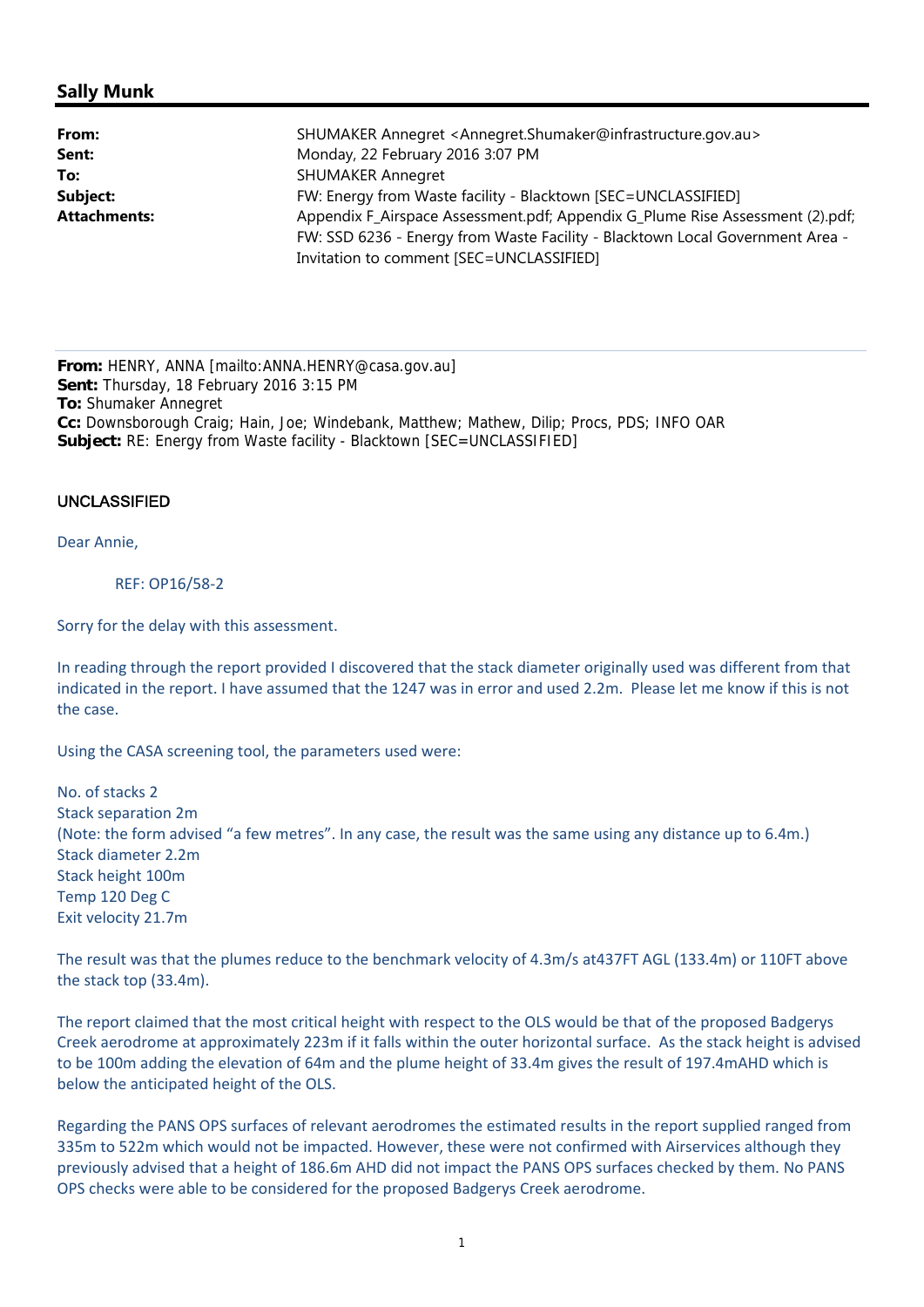Nevertheless, the inner horizontal height estimated for the proposed Badgerys Creek aerodrome would appear to be the most limiting in this case.

The OAR therefore recommends that the plume rise from the facility is unlikely to present a hazard to airspace users unless the OLS at Badgerys Creek (when it becomes operational) is less than 197.4mAHD. In this case, depending on the extent of the penetration, a plume symbol inserted on the relevant aviation charts may be appropriate mitigation. However, the final decision regarding any OLS impact would rest with your Department. The proponent should therefore make contact with that aerodrome operator in due course to check on any OLS impact which may require further advice from CASA .

A copy of this assessment will be forwarded to Airservices procedure design for clarification.

Thank you for referring this proposal.

Kind Regards,

Anna

## **Anna Henry**

Airspace Specialist Office of Airspace Regulation Airspace and Aerodrome Regulation Division Civil Aviation Safety Authority

W: 02 6217 1419 M: 0423 829 737 E: anna.henry@casa.gov.au

**From:** Shumaker Annegret [mailto:Annegret.Shumaker@infrastructure.gov.au] **Sent:** Wednesday, 17 February 2016 8:47 AM **To:** HENRY, ANNA **Cc:** Downsborough Craig **Subject:** RE: Energy from Waste facility [SEC=UNCLASSIFIED]

Hi Anna

Thank you kindly; I look forward to touching base today some time.

Regards

Annie

### **Annie Shumaker**

Aviation and Airports Department of Infrastructure and Regional Development P: (02) 6274 8017 E: annegret.shumaker@infrastructure.gov.au

**From:** HENRY, ANNA [mailto:ANNA.HENRY@casa.gov.au] **Sent:** Tuesday, 16 February 2016 5:31 PM **To:** Shumaker Annegret **Cc:** Downsborough Craig **Subject:** RE: Energy from Waste facility [SEC=UNCLASSIFIED]